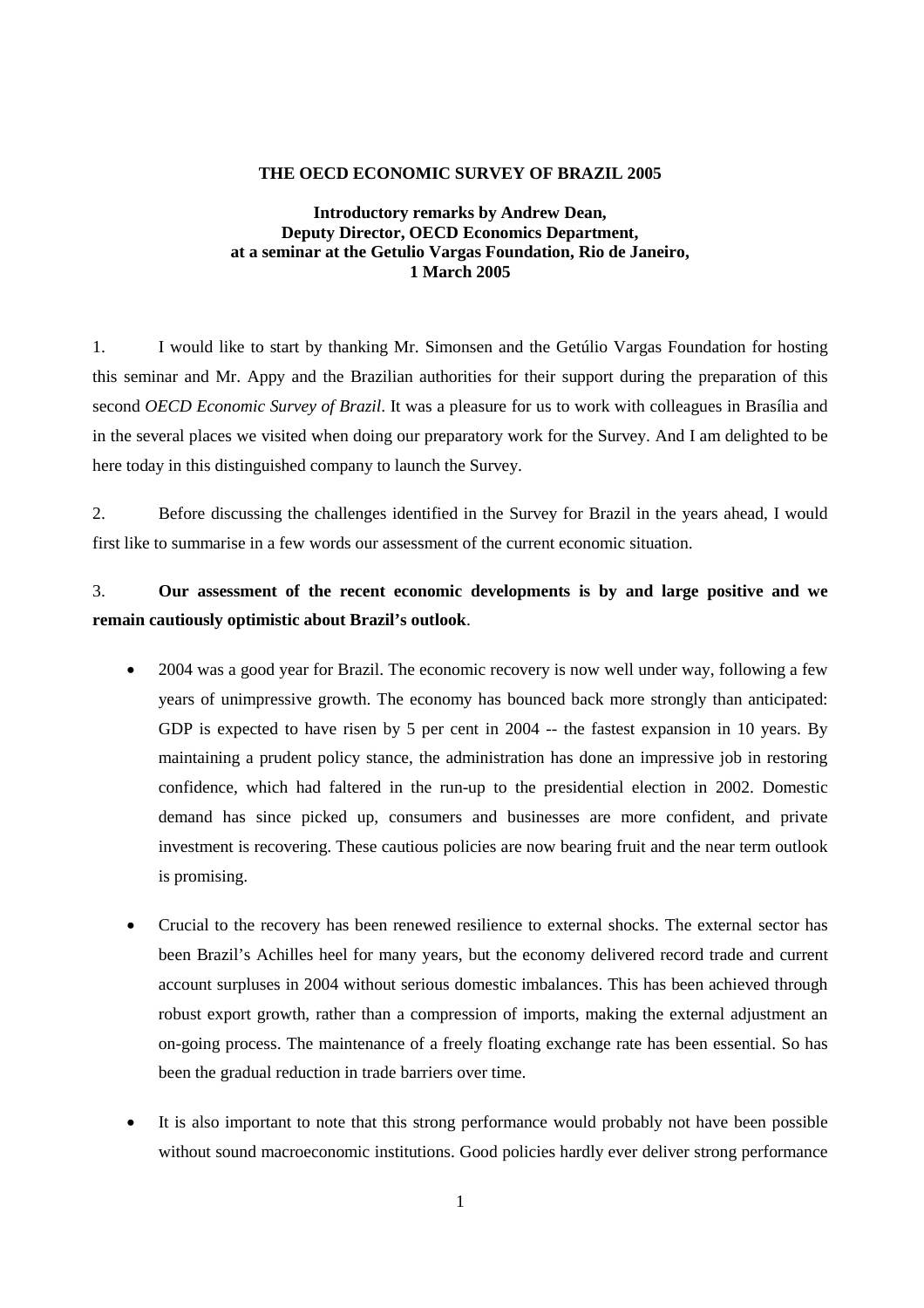when institutions are weak. This perception seems to already be entrenched in Brazilian society, making the strengthening of institutions an on-going process. Of particular importance in the macro area are the inflation targeting framework for monetary policymaking and the Fiscal Responsibility legislation, which have become the main institutional pillars for on-going macroeconomic adjustment. These institutions have been put to the test but withstood the succession of adverse shocks the economy has faced in the past few years. The authorities should be praised for their continued resolve in defending and strengthening these institutions.

## 4. **To continue to build on these achievements, we consider the consolidation of macroeconomic stabilisation to be of paramount importance in the years to come.**

- On the fiscal side, consolidation has been commendable but is yet to deliver an appreciable reduction in public indebtedness over a durable period of time. Sizeable primary surpluses -- of at least 4¼ per cent of GDP -- will remain necessary over the medium term to securely place the public debt on a downward trajectory in relation to GDP. An increase in the primary surplus target -- not only in 2004 on the back of higher-than-projected growth but over the medium term -- would be welcome to allow for a faster reduction in the public debt ratio. Lower public indebtedness would also contribute to making the fiscal stance less pro-cyclical over time, reducing the need for tightening in bad times and mitigating pressures for loosening in good times.
- Public debt management will need to remain prudent. A sustained reduction in the public debt ratio is of paramount importance. And, in the process, debt management should continue to focus on attenuating rollover risks in "bad" times and on reducing the government's exposure to foreign exchange and interest rate volatility in "good" times. In doing so, the debt dynamics would become less vulnerable to changes in market sentiment, allaying concern among market participants over the sustainability of Brazil's debt dynamics.
- At the same time, monetary policy will need to continue to respond swiftly to inflationary pressures. The Brazilian authorities should be praised for setting up a full-fledged institutional framework for inflation targeting following the floating of the real in 1999. The policy regime is working well. The central bank is perceived as being *de facto* independent, although autonomy is not ensured by law. Giving it *de jure* operational autonomy would contribute to boosting confidence in the institutional set-up. It is also important to acknowledge that the ultimate goal of inflation targeting is to deliver low, stable inflation over the longer term.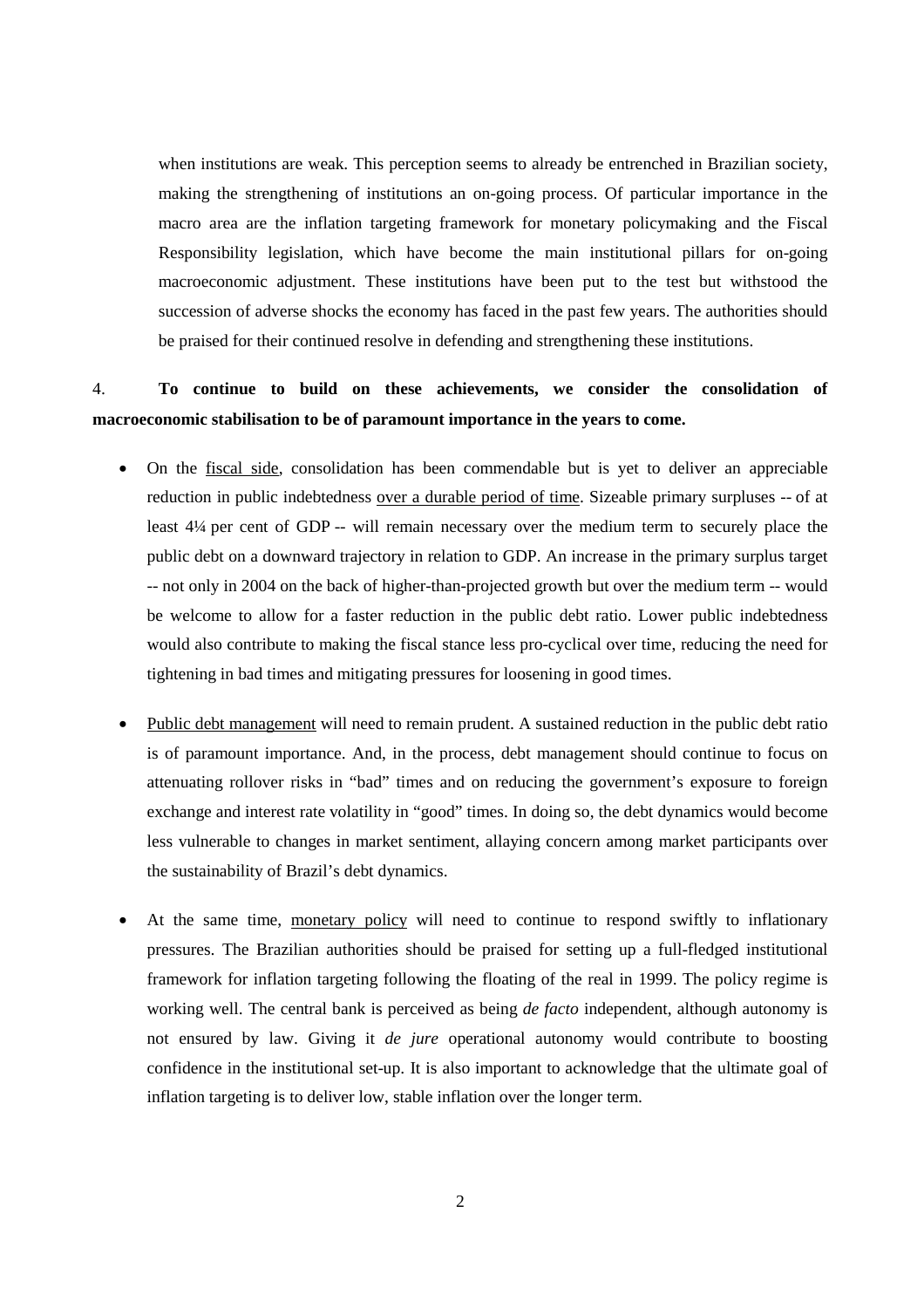5. **Against this background, I would like to elaborate on the three main challenges identified in the Survey which need to be addressed. These are:** *i)* **improving the quality of fiscal consolidation,**  *ii)* **enhancing the investment climate, and** *iii)* **strengthening social policies**. In doing so, it is important to bear in mind that these challenges are interrelated. They require a comprehensive set of measures in order to boost the economy's resilience to shocks, paving the way for sustainable growth in the years to come and for a faster catch-up in relative living standards.

6. **The first challenge is to improve the quality of on-going fiscal consolidation**. Fiscal adjustment has been achieved over the years predominantly by hiking taxes and cutting back public investment. As a result, Brazil now has a high tax ratio, much higher than in countries with comparable income levels. This is detrimental not only to growth but also to the labour market, encouraging informality. At the same time, it is hard to retrench current spending because of downward rigidities in the budget. Revenue earmarking is widespread and mandated expenditure levels have been created over the years. Also, reform of the social security regime for civil servants has lagged behind that of the privatesector regime, placing a heavy burden on the budget. Ensuring that the social security system is financially sustainable over time is a pre-requisite for making room in the budget for higher spending on more propoor social assistance programmes. It will also increase Brazil's preparedness to cope in the years to come with the spending pressures associated with a fairly rapidly ageing population. The upshot is that, by tackling these problems, the need for fiscal consolidation can be reconciled with that of alleviating Brazil's high tax burden in the years to come and channelling budgetary resources to meet society's economic and social priorities. The experience of OECD countries suggests that fiscal consolidation is more likely to be successful when based on the retrenchment of spending rather than investment cuts and revenue hikes.

7. **A second challenge is to improve the investment climate.** The new bankruptcy law is an important step forward to encourage the creation of credit to the private sector and to reduce intermediation costs. Interest spreads have come down but remain extremely high in Brazil. At the same time, efforts have been made to reduce regulatory uncertainty in network industries, such as in the electricity sector, which also weighs on investment. These reforms are well thought out but implementation will be their ultimate test. In the case of electricity, for example, a new model is now in place. But the risk of regulatory failure should not be underestimated, given the enhanced role of government in long-term planning. Private investment in water and sanitation continues to be constrained by a lack of clarity over the assignment of regulatory powers across different levels of government. This has held back much-needed investment. Brazil's experience with regulatory reform in the telecom sector shows how a well designed and implemented regulatory framework can create incentives for investment. New legislation on public-private